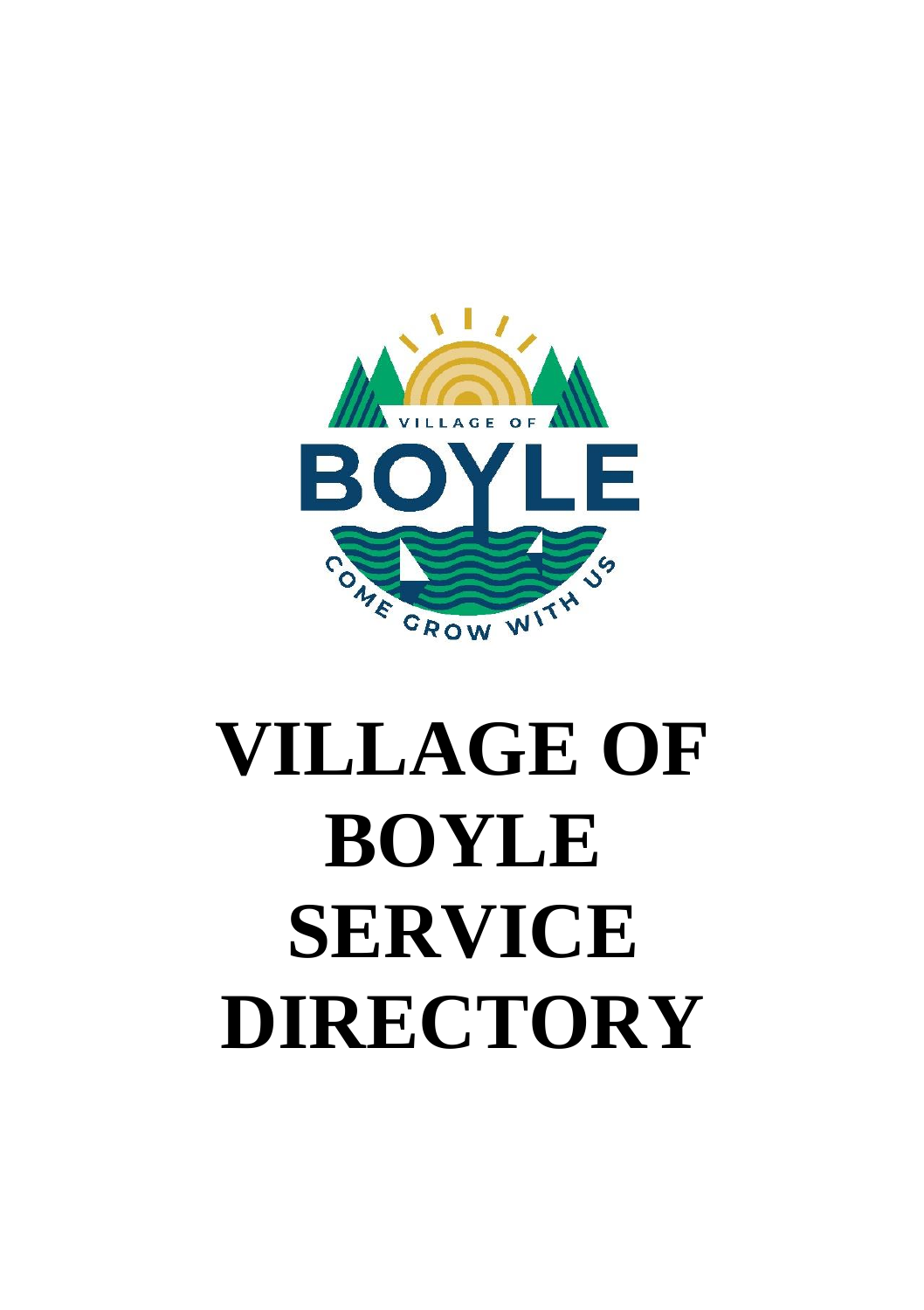# **EMERGENCY NUMBERS**

| RCMP                     | 689-3622 or 911  |
|--------------------------|------------------|
| <b>AMBULANCE</b>         | 911              |
| FIRE                     | 911              |
| <b>EMERGENCY SERVICE</b> | 911              |
| HOSPITAL                 | 689-3731         |
| HEALTH UNIT              | 689-2677         |
| <b>PROVINCIAL COURT</b>  | 689-4141 (BOYLE) |
|                          |                  |

# **UTILITIES**

| <b>VILLAGE OF BOYLE OFFICE</b> | 689-3643 |
|--------------------------------|----------|
| WATER AND GAS PUBLIC WORKS     | 689-4083 |

# **TELUS**

| <b>Residential</b> | 310-2255 |
|--------------------|----------|
| <b>Commercial</b>  | 310-3100 |
| Repair             | 310-3131 |
| <b>EPCOR</b>       | 310-4300 |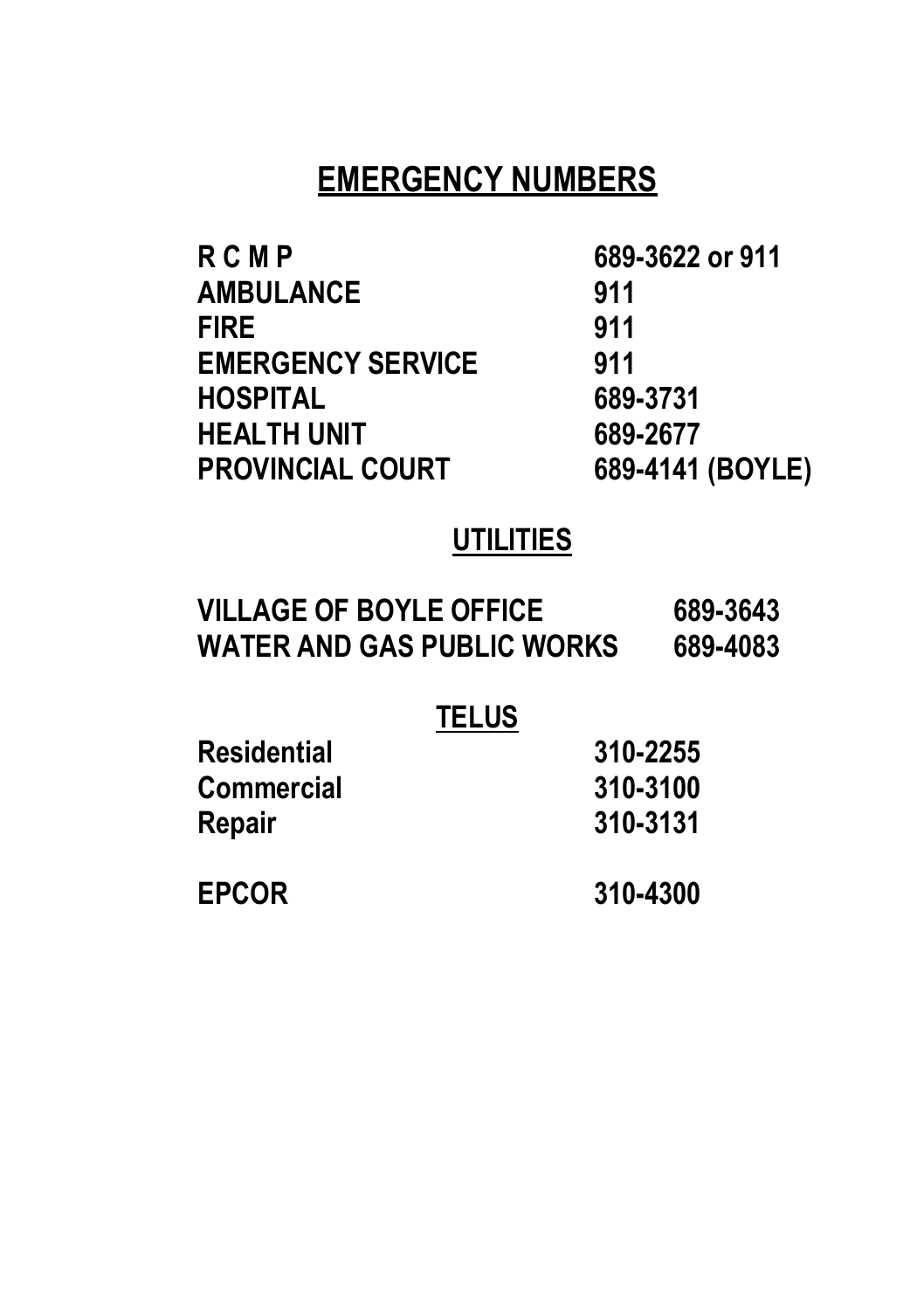# **VILLAGE OF BOYLE**

#### Municipal Council Members

Mayor, Colin Derko Councillor, Mike Antal Councillor, Patrick Ferguson Councillor, Shelby Kiteley Councillor, Barbara Smith

| Village Office / Town Hall                                                                                                                                                                                                               | Phone:<br>Fax:       | 689-3643<br>689-3998 |
|------------------------------------------------------------------------------------------------------------------------------------------------------------------------------------------------------------------------------------------|----------------------|----------------------|
| Chief Administrative Officer - Warren Griffin<br>Assistant Chief Administrative Officer - Tina George<br>Public Works Superintendent - Paul Clyburn<br>Administrative Assistant - Corrine Cordingley<br>Municipal Clerk - Kelsey McQuinn |                      |                      |
| <b>Public Works</b>                                                                                                                                                                                                                      | Phone:               | 689-4083             |
| <b>VILLAGE OF BOYLE STATS</b>                                                                                                                                                                                                            |                      |                      |
| Population 2021 Federal Census<br>Economic Base                                                                                                                                                                                          | Agriculture & Forest | 825                  |
| <b>Trading Area approximately</b>                                                                                                                                                                                                        |                      | 7700                 |

*Boyle is the last major centre en-route to Fort McMurray via Highway 63.*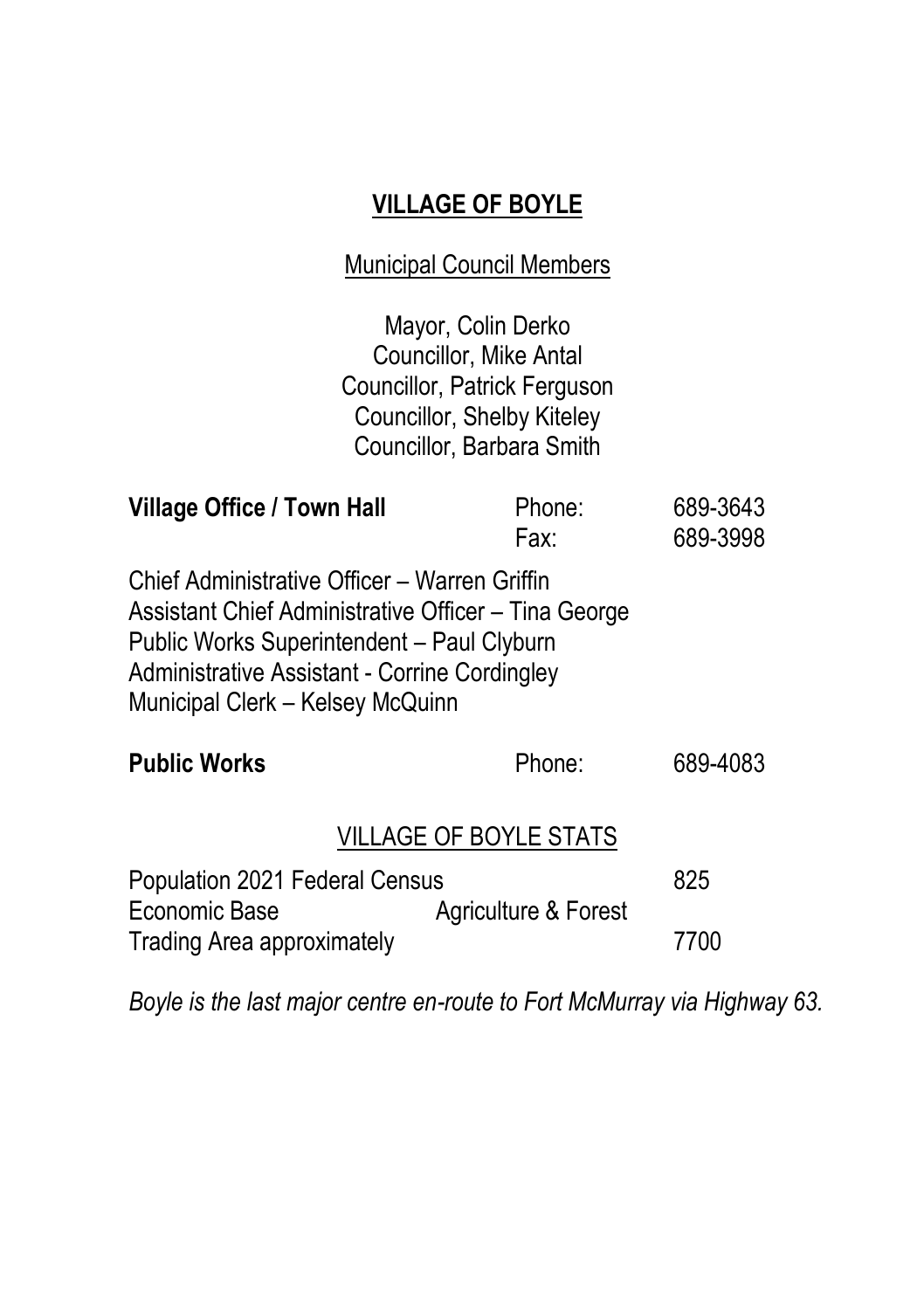## **EDUCATIONAL FACILITIES**

| Boyle School (Kindergarten to Grade 12) - | 689-3647 |
|-------------------------------------------|----------|
| Boyle & District Playschool               |          |
| Boyle Mom's & Tots                        |          |

#### **RECREATIONAL & CULTURAL FACILITIES**

| Ball Diamonds (3)                    | 689-3643 |
|--------------------------------------|----------|
| <b>Boyle Community Centre</b>        | 689-3999 |
| <b>Boyle Curling Rink</b>            | 689-3781 |
| <b>Boyle Fitness Centre</b>          | 689-5985 |
| <b>Boyle Library Friends Society</b> |          |
| <b>Boyle Public Library</b>          | 689-4161 |
| <b>Boyle School</b>                  | 689-3647 |
| <b>Boyle Youth Centre</b>            | 689-3211 |
| Millview Rec. Complex (Arena)        | 689-3643 |
| Millview R.V. Park                   | 689-3643 |
| Northern Ridge Golf & RV Resort Ltd. | 576-3939 |
| Rodeo Grounds                        | 689-4257 |
| Senior Citizens Drop In Centre       | 689-3977 |
| Skeleton Lake Golf & Country Club    | 689-2455 |
| Spray Park                           | 689-3643 |
| <b>Tennis Courts</b>                 | 689-3643 |

## **OTHER RECREATIONAL AREAS**

| -Amisk Lake      | -Long Lake Provincial Park |
|------------------|----------------------------|
| -North Buck Lake | -Skeleton Lake             |
| -Hope Lake       | -Shoreline                 |
| -Boyle Fish Pond | -Chump Lake                |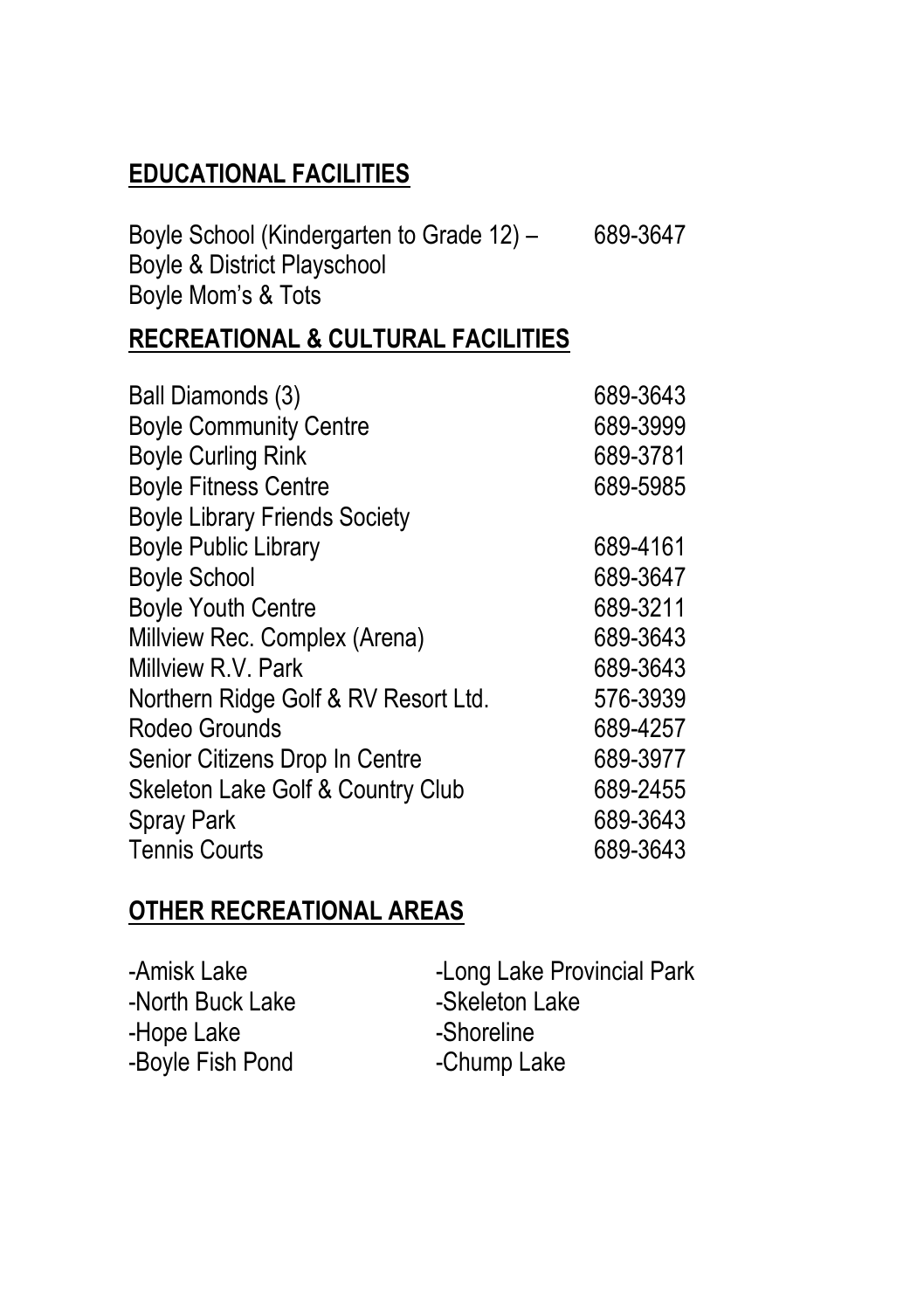# **CLUBS AND ORGANIZATIONS**

| <b>Boyle &amp; District Agricultural Society</b> | 689-4257 |
|--------------------------------------------------|----------|
| Anglican Church Women                            | 689-3014 |
| Boyle & District Chamber of Commerce             |          |
| <b>Boyle Curling Club</b>                        | 689-3781 |
| Boyle Newbrook & District Rural Crime Watch      | 689-4081 |
| Boyle Fire & Rescue                              | 689-8622 |
| Boyle 4H Beef                                    | 689-5393 |
| Boyle Lions Club (Don Alexander)                 | 689-8931 |
| <b>Boyle Soccer Club</b>                         |          |
| Boyle Minor Ball (Lindsey)                       | 689-4211 |
| <b>Boyle Minor Hockey</b>                        |          |
| Boyle Old Timers Hockey Club (Brian)             | 689-3494 |
| <b>Brownies/Sparks/Guides</b>                    |          |
| Catholic Women's League                          | 689-3692 |
| <b>Boyle Knights of Columbus</b>                 | 689-3692 |
| Boyle Mom's & Tots                               |          |
| Boyle School Parent's Advisory Assoc.            | 689-3647 |
| <b>Boyle Playschool</b>                          |          |
| <b>Skeleton Lake Golf Club</b>                   | 689-2455 |
| Royal Canadian Legion (Bev)                      | 689-3613 |
| Boyle Seniors Drop In Centre                     | 689-3977 |
| <b>Twilight Twirlers Square Dance Club</b>       | 689-1384 |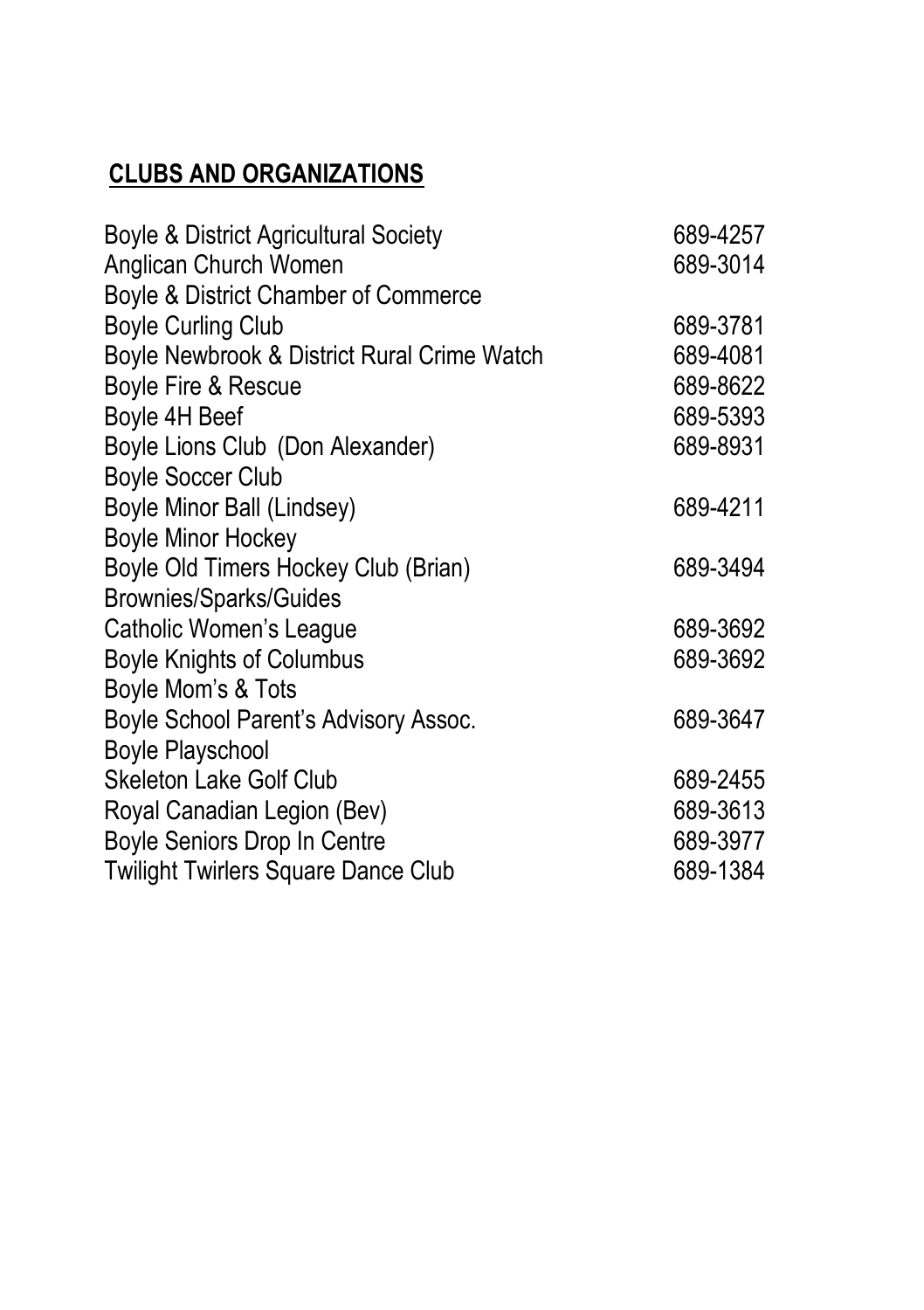#### **AIRPORT**

| <b>Boyle Municipal Airport</b>                                                                                                   |          | 689-4083                                     |
|----------------------------------------------------------------------------------------------------------------------------------|----------|----------------------------------------------|
| <b>ANIMAL CARE</b>                                                                                                               |          |                                              |
| <b>Boyle Veterinary Services</b>                                                                                                 |          | 689-3800                                     |
| <b>AUTOMOTIVE/FARM SUPPLIES &amp; SERVICE</b>                                                                                    |          |                                              |
| <b>Boyle Auto Detailing</b><br>Boyle Automotive & Industrial Ltd<br><b>Central Sales &amp; Service</b><br><b>SK Distributing</b> |          | 519-0668<br>689-3605<br>689-3613<br>689-3447 |
| <b>BOOK KEEPING / ACCOUNTING</b>                                                                                                 |          |                                              |
| Tax Mar Ltd.                                                                                                                     |          | 665-1070                                     |
| <b>BOTTLE AND CAN DEPOTS</b>                                                                                                     |          |                                              |
| <b>Boyle Bottle Depot</b>                                                                                                        |          | 689-3637                                     |
| <b>CAR WASH</b><br><b>Flo Solutions</b><br><b>MG's Convenience Service</b><br>Bling Wash Ltd.                                    |          | 689-2189<br>689-4110<br>689-9762             |
| <b>CATERING SERVICES</b>                                                                                                         |          |                                              |
| <b>Brazican Caterers</b><br>Keep on Catering                                                                                     | 689-5088 | 689-9770<br>689-7229                         |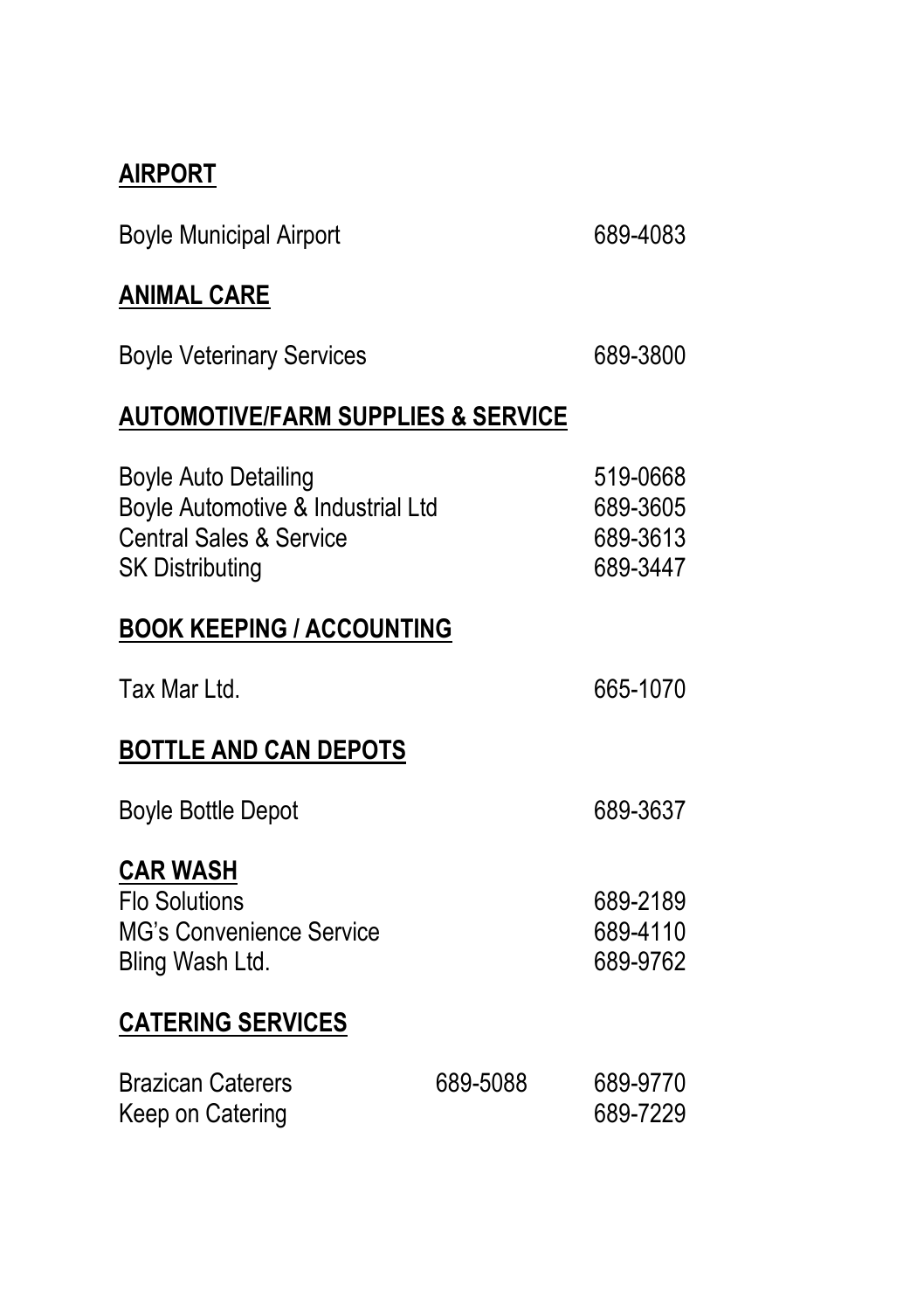## **CLEANING SERVICES**

| <b>Boyle Auto Detailing</b>           | 519-0668 |
|---------------------------------------|----------|
| <b>Keeps Mechanical Services</b>      | 689-2694 |
| <b>Suzies Cleaning Service</b>        | 689-5361 |
| <b>CONSTRUCTION OILFIELD SERVICES</b> |          |
| <b>Allnite Trucking</b>               | 689-2121 |
| <b>Dwayne's Bobcat Service</b>        | 689-2193 |
| Green Cut Group                       | 519-0152 |
| <b>JLG Ball Enterprises</b>           | 689-2395 |
| <b>Tri Gen Construction Ltd</b>       | 689-3831 |
| <b>Nikipelo Services</b>              | 689-3794 |

#### **DRAFTING**

| Donatberry Design | 689-3639 |
|-------------------|----------|
| McNamara Design   | 689-0964 |

#### **EQUIPMENT RENTALS**

| <b>Select Equipment Rentals</b> | 675-5414 |
|---------------------------------|----------|
|---------------------------------|----------|

## **AGRICULTURE Fertilizer Agents & Seed Cleaning**

| <b>Nutrien Ag Solutions</b>   | 689-3650 |
|-------------------------------|----------|
| Boyle Seed Cleaning Co-op Ltd | 689-3941 |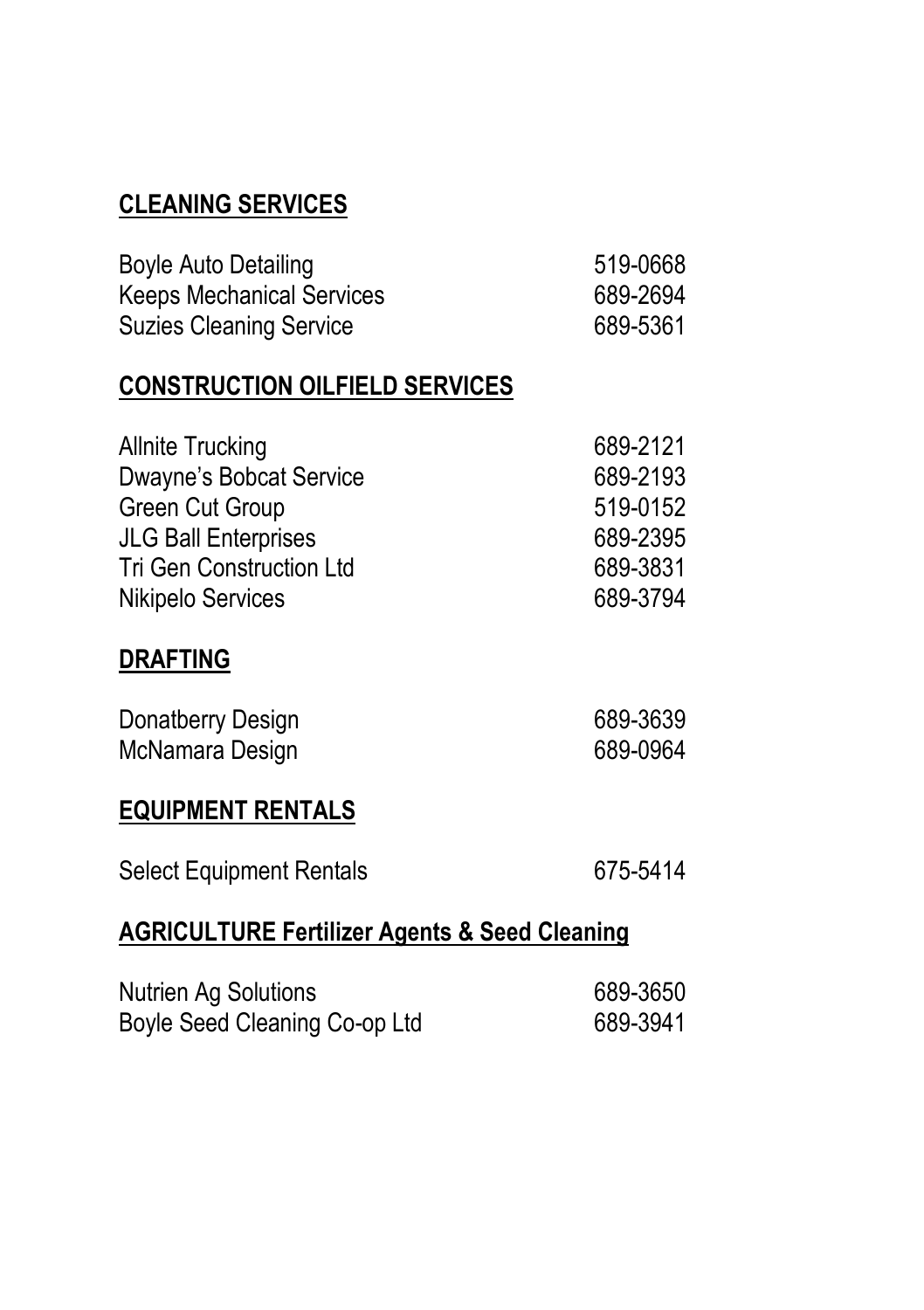# **FINANCIAL INSTITUTIONS**

| Canadian Imperial Bank of Commerce<br>Alberta Treasury Branch                                                                            | 689-3619<br>689-4099                         |
|------------------------------------------------------------------------------------------------------------------------------------------|----------------------------------------------|
| <b>GARAGES</b>                                                                                                                           |                                              |
| Agatha Industries Inc.<br><b>Central Sales &amp; Service</b><br>Better Performance Small Engine Repair<br>Keeps Mechanical Services Ltd. | 212-0324<br>689-3613<br>689-4224<br>689-2694 |
| <b>FUEL Propane/Gas/Diesel</b>                                                                                                           |                                              |
| North Corridor Co-op Fuel<br>Hooters                                                                                                     | 689-4111<br>689-2622                         |
| <b>HEALTH AND WELLNESS</b>                                                                                                               |                                              |
| <b>Beautified Nails by Jody</b>                                                                                                          | 689-7683                                     |
| Hair I Am                                                                                                                                | 689-2874                                     |
| <b>Ideal Health Solutions</b>                                                                                                            | 689-7245                                     |
| Kathryn Martin - RMT                                                                                                                     | 689-1400                                     |
| Lauries Hair                                                                                                                             | 222-6822                                     |
| New Trends Hair Salon                                                                                                                    | 689-2722                                     |
| Ole' Fashioned Station Wellness Centre                                                                                                   | 689-6736                                     |
| Rosee Massage                                                                                                                            | 689-6085                                     |
| <b>Rural Roots</b>                                                                                                                       | 689-8056                                     |
| RX Drug Mart IDA                                                                                                                         | 689-3762                                     |
| Tanorama                                                                                                                                 | 689-2003<br>885-3149                         |
| The Beauty Room<br>Value Drug Mart                                                                                                       | 403 880-6050                                 |
|                                                                                                                                          |                                              |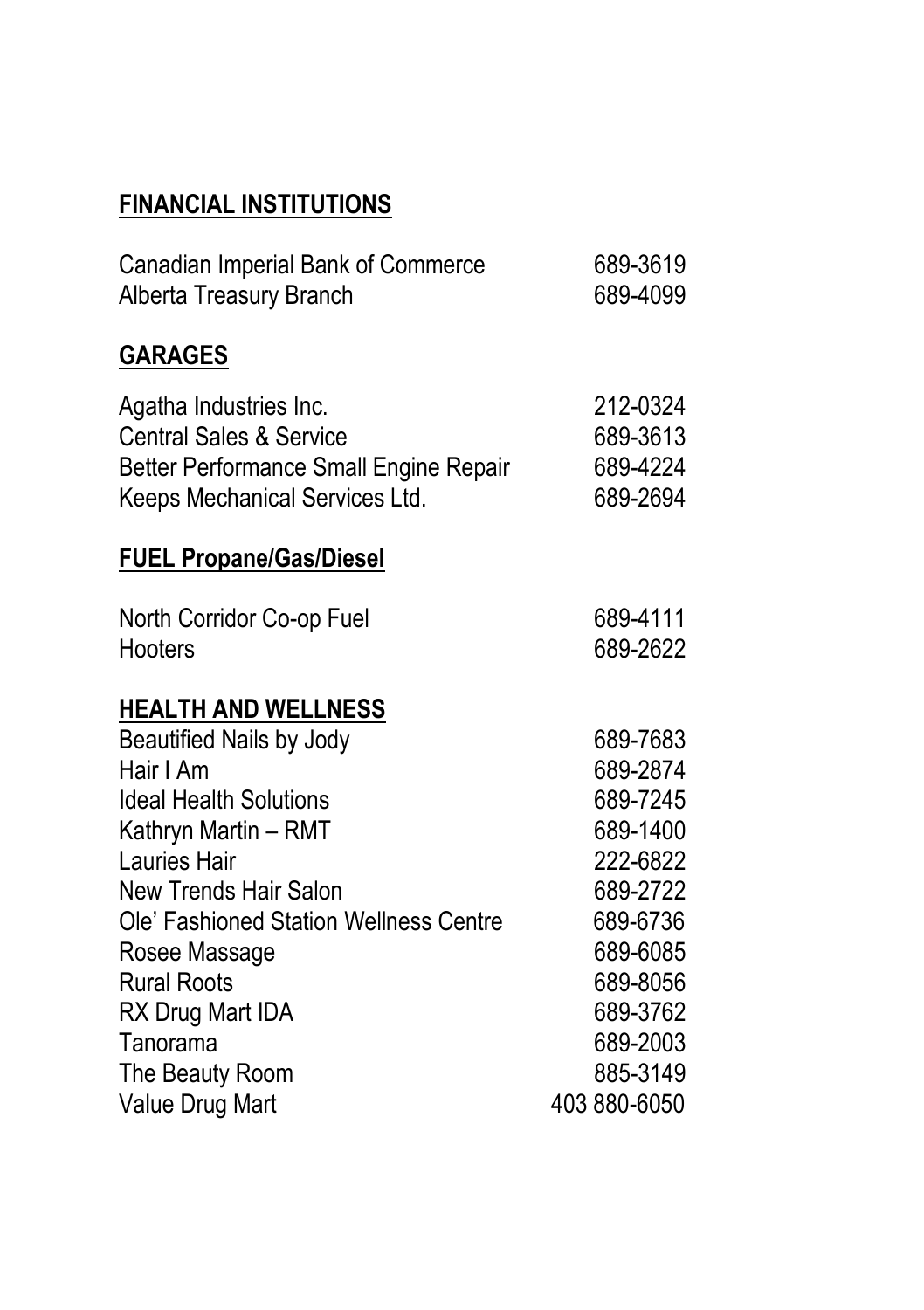# **HOTELS & MOTELS**

| <b>Boyle Hotel</b><br><b>Boyle Motor Lodge</b><br><b>Twilight Country Motel</b>                         | 689-3777<br>689-3944<br>689-2188 |
|---------------------------------------------------------------------------------------------------------|----------------------------------|
| <b>INSPECTION SERVICES</b>                                                                              |                                  |
| John Zwierkowski Truck Inspections<br>The Inspections Group Inc.<br>(Safety Codes Services Inspections) | 689-8840<br>1-866-554-5048       |
| <b>INSURANCE AGENTS</b>                                                                                 |                                  |
| Co-operator's Insurance Services<br>A.WIN Insurance                                                     | 689-4176<br>689-2530             |
| <b>LAUNDROMATS</b>                                                                                      |                                  |
| <b>MG's Convenience Service</b>                                                                         | 689-4110                         |
| <b>LANDSCAPING</b>                                                                                      |                                  |
| Green Cut Group                                                                                         | 519-0152                         |
| <b>LAWYERS</b>                                                                                          |                                  |
| <b>Brian Liddell</b><br>Gladu Law Office                                                                | 689-5054<br>689-7579             |
|                                                                                                         |                                  |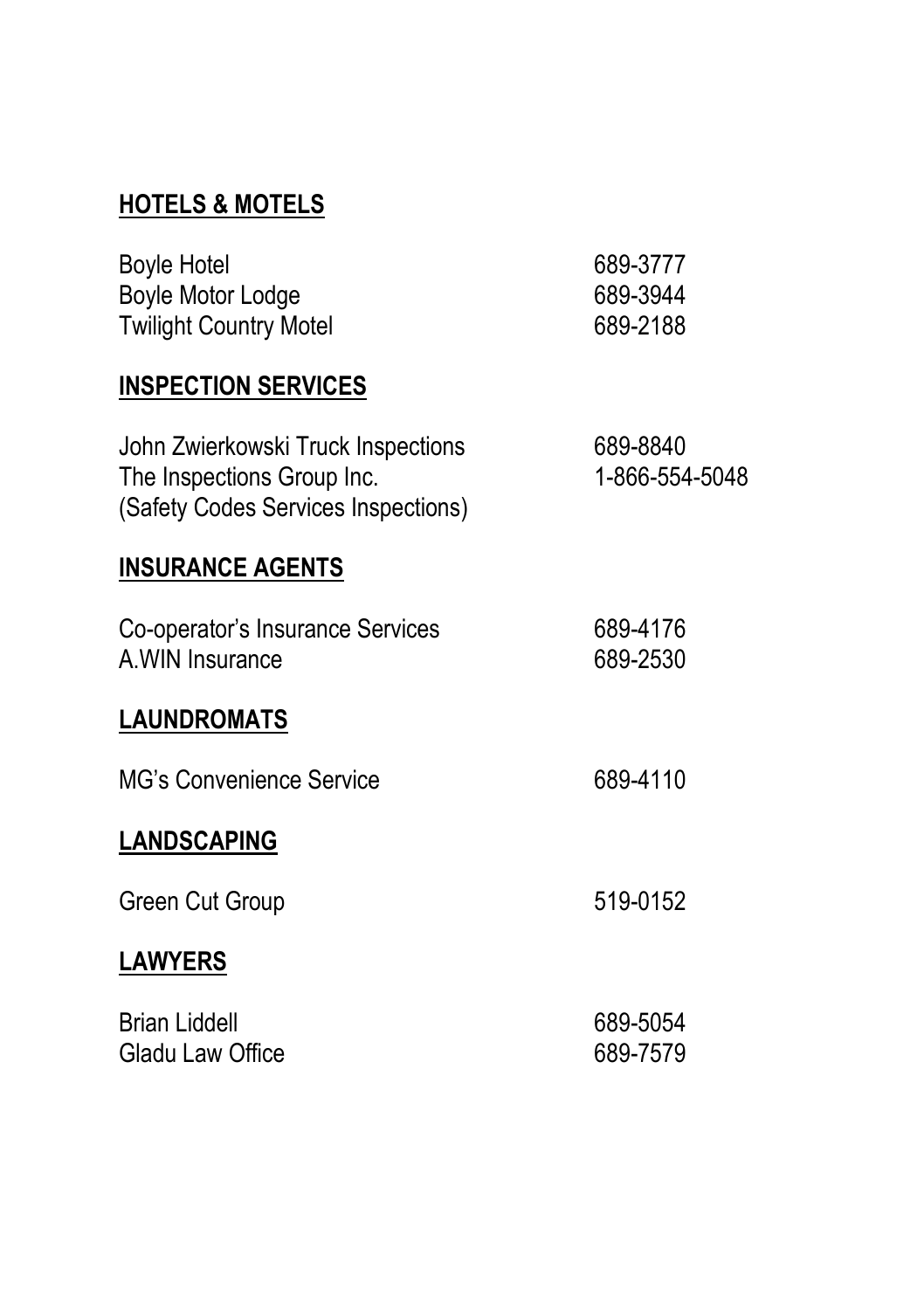## **LIQUOR OUTLETS**

| Boyle Hotel            | 689-3777 |
|------------------------|----------|
| Boyle Liquor Store     | 689-3039 |
| Boyle Motor Lodge      | 689-3944 |
| <b>GRG Liquor Mart</b> | 689-4684 |
| Hooter Liquor Store    | 689-2288 |

#### **MEDICAL/DENTAL/CHIROPRACTOR**

| Silver Birch Medical Clinic<br>Scott Vanderleest - Chiropractic<br>Skeleton Lake Chiropractic | 689-0003<br>519-4444<br>940-7799 |
|-----------------------------------------------------------------------------------------------|----------------------------------|
| <b>PULP MILL</b>                                                                              |                                  |
| Alberta Pacific Forest Industries                                                             | 525-8000                         |
| <b>MOTOR VEHICLE BRANCH</b>                                                                   |                                  |
| <b>Boyle Registry</b>                                                                         | 689-3050                         |
| <b>NEWSPAPERS</b>                                                                             |                                  |
| Athabasca Advocate                                                                            | 675-9222                         |
| <b>POST OFFICE</b>                                                                            |                                  |
| Boyle Post Office                                                                             | 689-3670                         |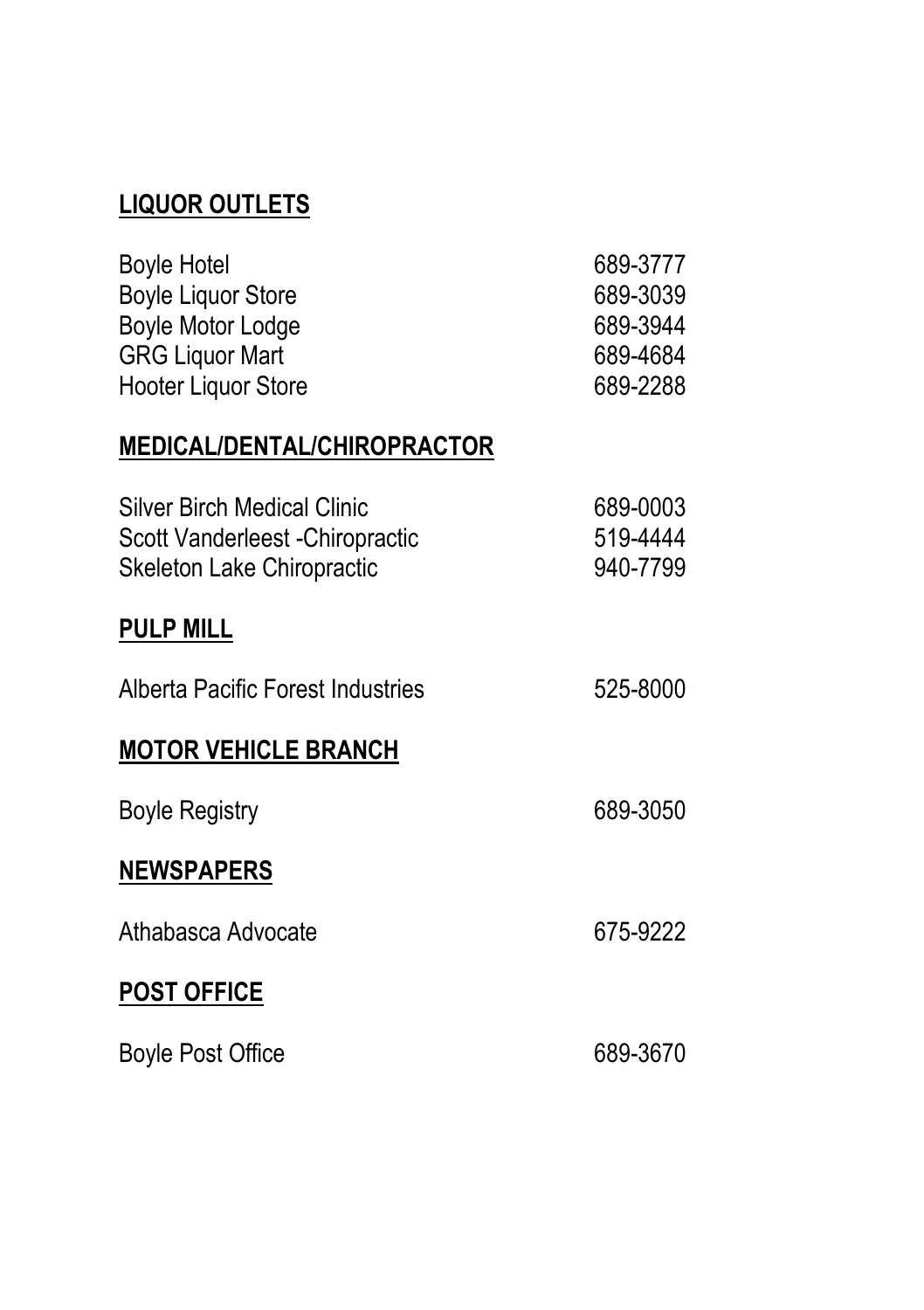## **REAL ESTATE**

Katie Adams – Kennedy Real Estate 519-0668 MaxWell Progressive Real Estate (Keith Madsen)934-2667

#### **RESTAURANTS**

| Boyle Burger Bar  | 689-4086 |
|-------------------|----------|
| Boyle Pizza House | 689-4646 |
| Boyle Truck Stop  | 689-4999 |

#### **RETAIL**

| 689-4105     |
|--------------|
| 689-3757     |
| 689-3762     |
| 213-0786     |
| 689-4512     |
| 689-2622     |
| 689-4110     |
| 689-3751     |
| 689-4562     |
| 689-6736     |
| 213-0837     |
| 403 880-6050 |
|              |

#### **SECURITY / SYSTEMS**

Vivint Canada Inc. 877-479-1670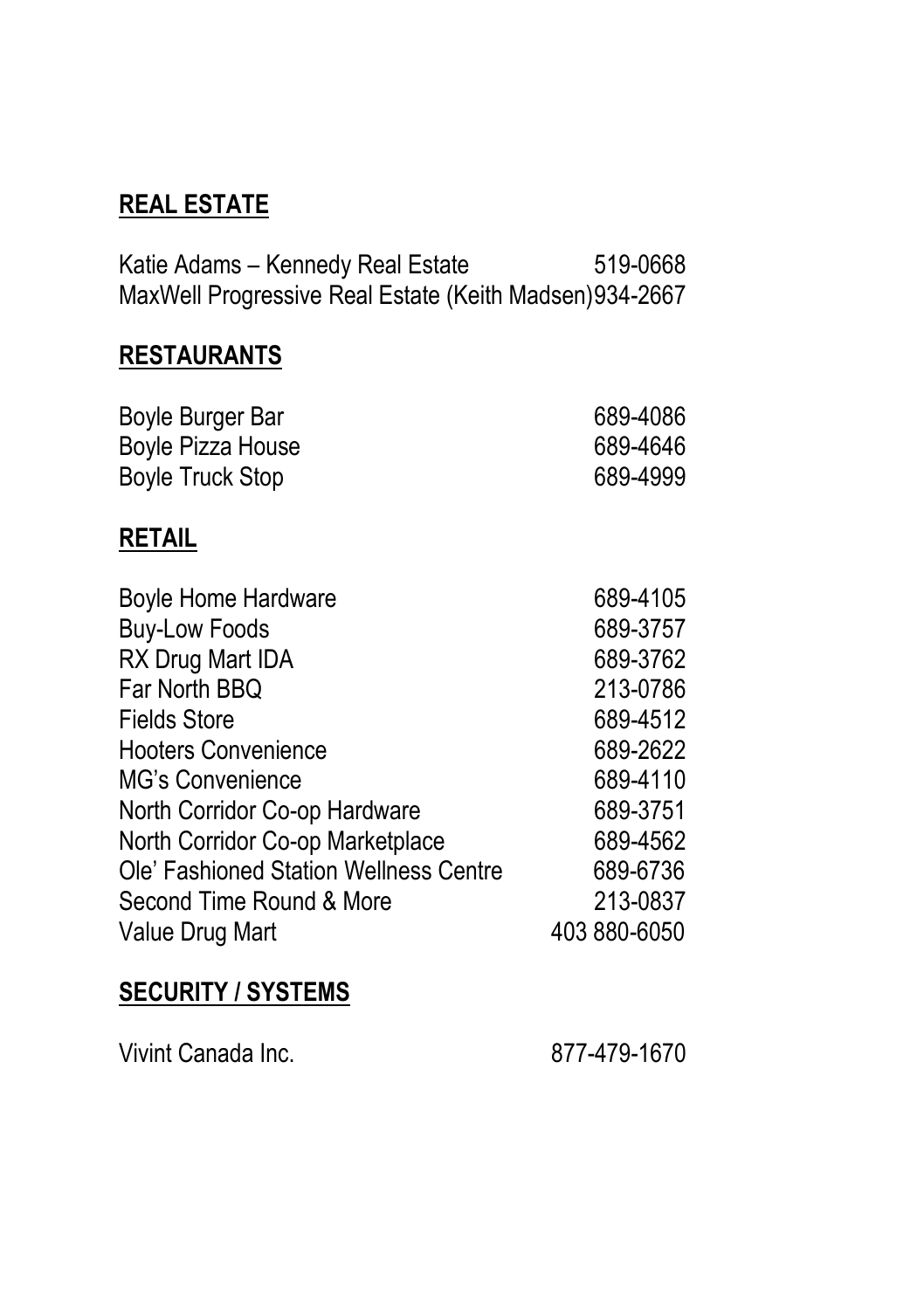# **SENIORS LODGES / SERVICES**

| Boyle Seniors Drop In Centre<br>Wildrose Villa<br><b>Community Transportation (Handi-Bus)</b>                                                                                                        | 689-3977<br>689-3882<br>675-2273                                                 |
|------------------------------------------------------------------------------------------------------------------------------------------------------------------------------------------------------|----------------------------------------------------------------------------------|
| <b>SEWING / SIGNS /FABRIC</b>                                                                                                                                                                        |                                                                                  |
| Duly Noted                                                                                                                                                                                           | 689-5822                                                                         |
| <b>STORAGE</b>                                                                                                                                                                                       |                                                                                  |
| R & C Mini Storage<br>Currie Storage                                                                                                                                                                 | 689-9876<br>689-2002                                                             |
| <b>TRADES Carpentry, Painting, Construction</b>                                                                                                                                                      |                                                                                  |
| <b>Bob's Tables &amp; Crafts</b><br>Bazooka Masonry<br><b>Clean Cut Carpentry</b><br>Ings Construction Ltd.<br>R Lord Contracting<br><b>Tyler Skiba</b><br>WRS General & Electrical Contractors Ltd. | 689-3686<br>689-7684<br>838-6075<br>689-0751<br>689-6322<br>689-8015<br>213-0089 |
| <b>TRADES Plumbing/Electrical/Gas</b><br>Paul Weber Electric Corp<br>689-9404<br>Cell                                                                                                                | 675-5970                                                                         |
| Voyageur Electric Ltd.<br>WRS General & Electrical Contractors Ltd.<br>The River Heating Ltd.                                                                                                        | 798-3939<br>213-0089<br>689-8687                                                 |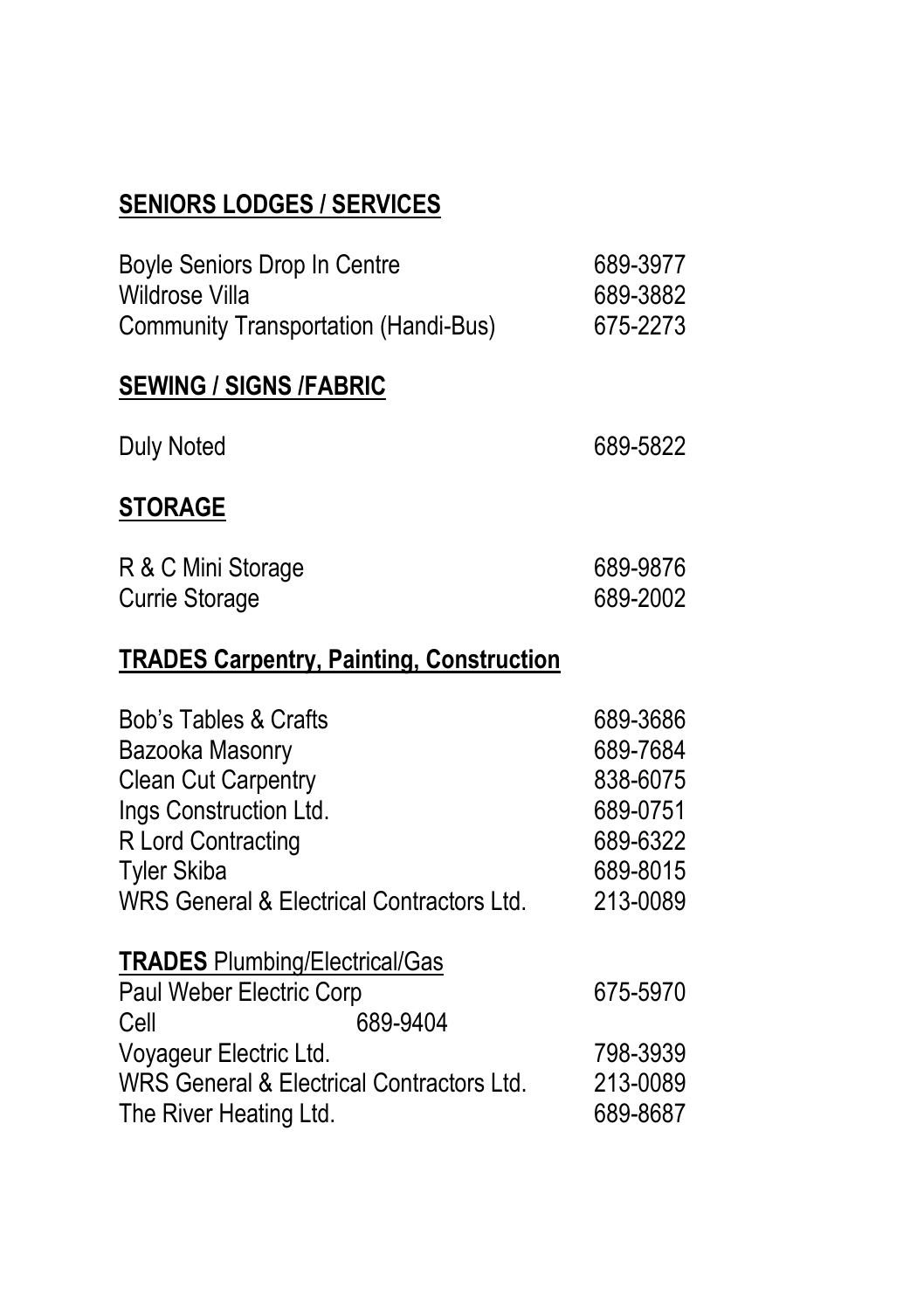| <b>TRADES</b> Plumbing/Electrical/Gas (cont.)                                                                                                                                                  |                                                                                  |
|------------------------------------------------------------------------------------------------------------------------------------------------------------------------------------------------|----------------------------------------------------------------------------------|
| Boyle Heating & A/C<br>K.P.H. Plumbing & Heating Ltd.<br>LB Plumbing Contractors Ltd.<br>The River Heating Ltd.                                                                                | 689-0390<br>689-8381<br>675-4010<br>689-8687                                     |
| <u>TAXI</u>                                                                                                                                                                                    |                                                                                  |
| Currie Taxi                                                                                                                                                                                    | 689-2002                                                                         |
| <b>TOW SERVICES</b>                                                                                                                                                                            |                                                                                  |
| Boyle Auto & Rescue                                                                                                                                                                            | 689-3111                                                                         |
| <b>TRUCK LINES</b>                                                                                                                                                                             |                                                                                  |
| Agatha Industries Inc<br><b>Allnite Trucking</b><br>B & R Eckel's - Freight<br><b>Boyle Septic -</b><br>South Bend Vacuum Truck Service<br>Buddy's - Potable Water<br>Lazy J's - Potable Water | 212-0324<br>689-2121<br>689-3614<br>327-4700<br>675-4885<br>689-9375<br>689-9685 |
|                                                                                                                                                                                                |                                                                                  |

# **WASTE MANAGEMENT / RECYCLE**

| Boyle Landfill & Garbage Pickup (ARWMSC) | 675-1117 |
|------------------------------------------|----------|
| Dr. Recycle                              | 689-8271 |